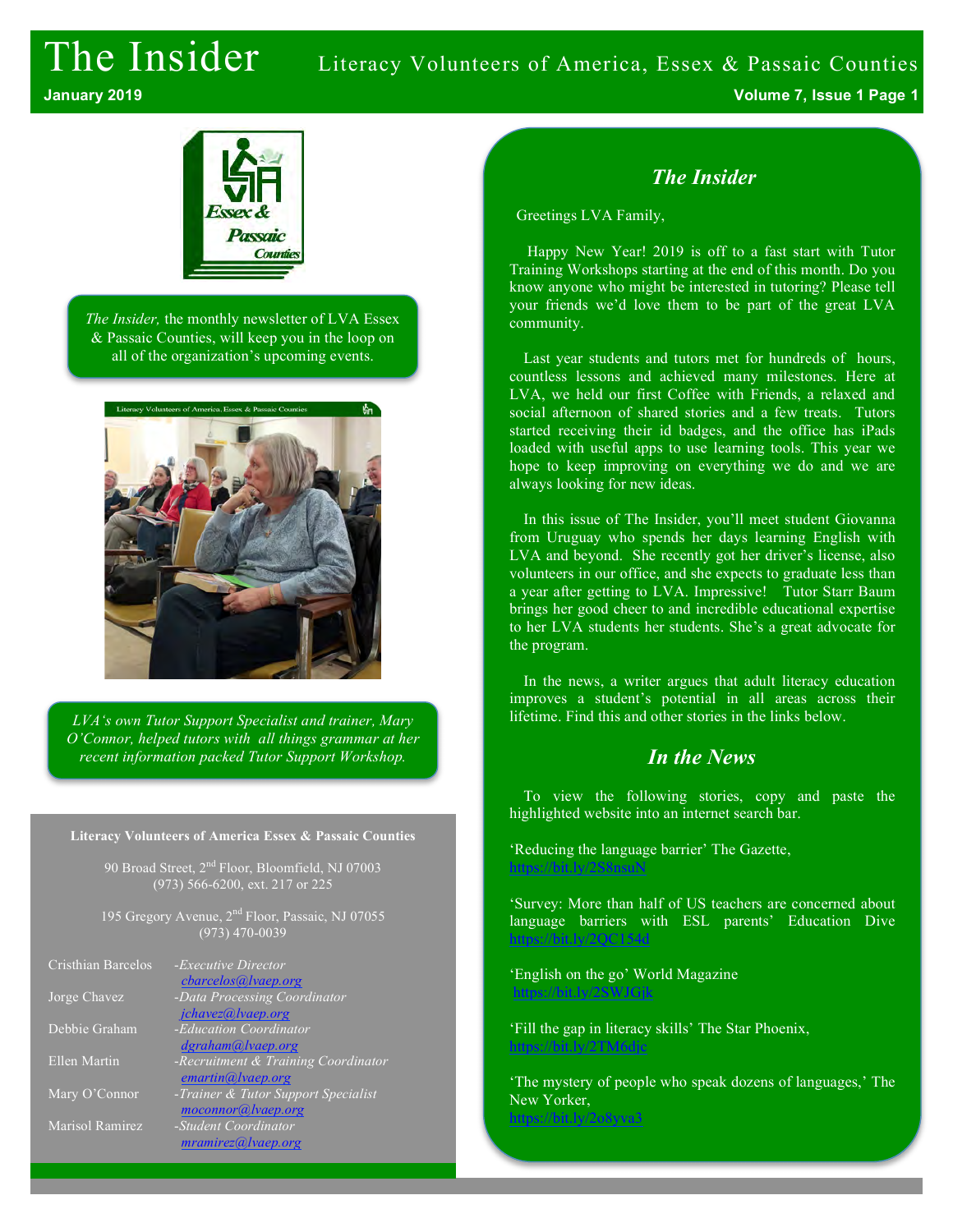

*Giovanna is very friendly and even more hardworking, both have helped her learn English with LVA.*

### **Tutor Support Workshop**

**"Taking the Fear out of Speaking,"** with Darnelle Richardson Bloomfield Public Library 90 Broad Street, 2<sup>nd</sup> Floor Boardroom Bloomfield, NJ 07003 Thursday, February 21, 2019, 1:00-2:30 pm

### **Tutor Training Workshops**

**Clifton Memorial Library -**by Darnelle Richardson 292 Piaget Avenue Clifton, NJ 07011 Saturdays, 1:00-4:30 pm March 2, 9, 16, 23, & 30, 2019

**Bloomfield Public Library** – by Sable Lomax 90 Broad Street, Second Floor Boardroom Bloomfield, NJ 07003 Tuesdays, 10:00 am–1:00 pm February 5, 12, 19, 26, March 5, & 12, 2019

**Montclair Public Library –** by Mary Kao 50 South Fullerton Avenue, Literacy Room Montclair, NJ 07042 Saturdays, 12:15-3:45 pm January 26, February 2, 9, 16, & 23, 2019

#### *Getting to Know Us Giovanna, LVA student*

LVA student, Giovana, came to the United States from Uruguay, knowing little to no English in August, 2018. In just 10 months, she will be graduating from our program.

How do you get from a beginning ESL student to an advanced Basic Literacy student in such a short time? Practice. Practice. Practice.

World-renowned cellist Yo-Yo Ma immigrated to the United States when he was 7 years old, and, with lots of practice, landed on the stages of Carnegie Hall and other venerable concert halls. 34-year-old Giovana has that same work ethic. She takes English classes for 28 hours a week. And, in her "spare time," she practices English.

When asked about her passion for learning, Giovana said, "English is important for me because I need to communicate with other people. It is good for me to practice English because I can understand people better."

In addition to her formal English classes, Giovana is taking CPR through the Red Cross. Again, that class is taught in English. "It is a good course. I think everyone should take it," she said. It is good information. When someone is eating and choking, it is good to know the proper way to help."

And help, she does. Giovana volunteers in our office two hours a week. Unfortunately for LVA, she had to cut back from volunteering four hours per week due to her Monday-Thursday morning English classes at New Community Corporation and weekend classes at ASA College in New York City.

In the LVA office, Giovana embraces the opportunity to make phone calls, greet students and tutors, and also organize endless amounts of paperwork. She is always ready to help out where the need is greatest at any given time. "I like to help everyone," Giovana said. "I learn from everyone how to improve my English. They help me to use the correct words in speaking and writing."

Giovana is a young star on the rise whose hard work and dedication are to be admired.

#### *Literacy opens a wide door to life. Help us keep that door open with your donation!*

*Thanks in large part to you, we are able to aid hundreds of students each year. Please continue your efforts to improve the lives of others by giving the gift of literacy. You can contribute through our website* – http://www.lvanewark.org/donatetolva/ *or by mailing us a check.*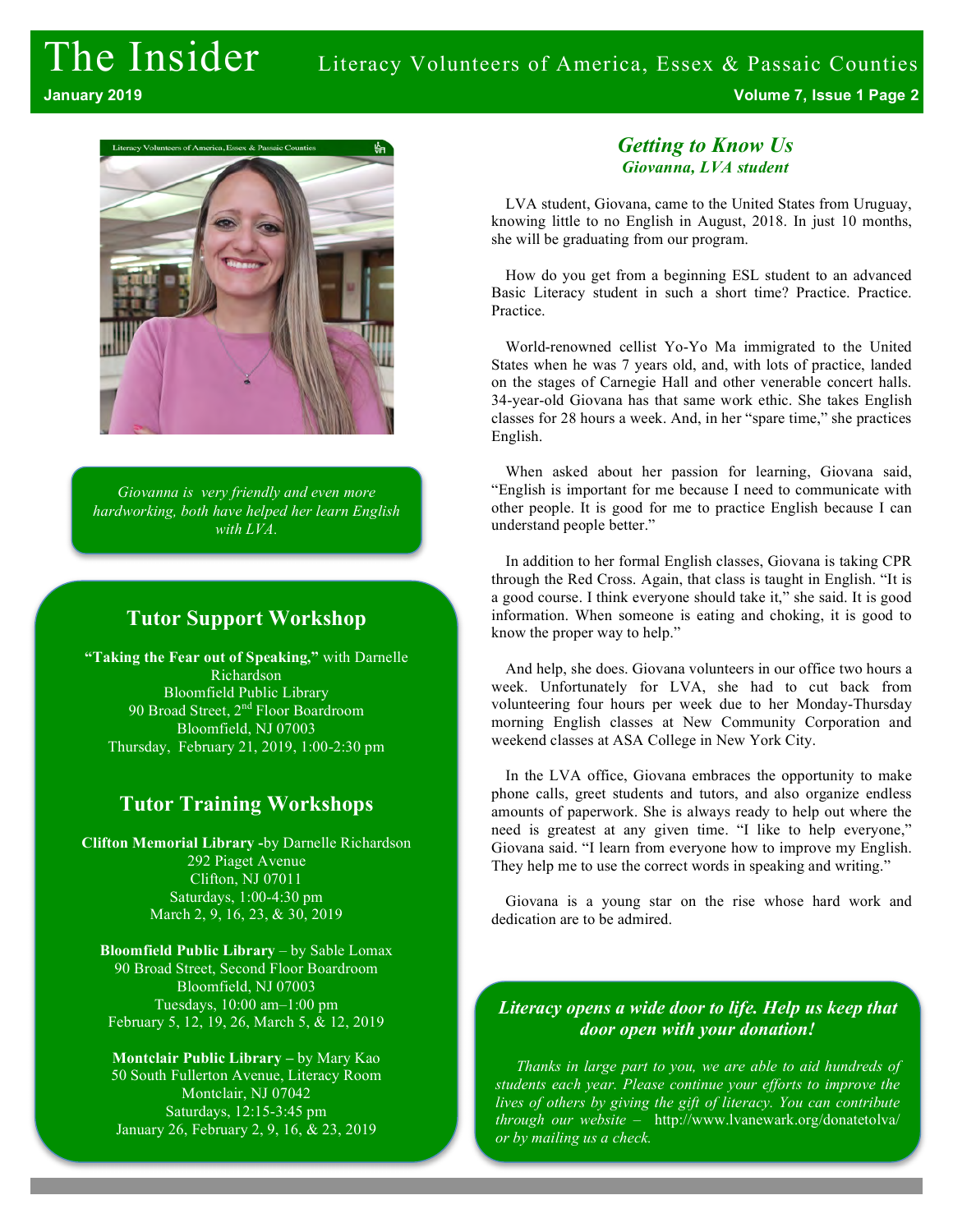

### **"Adult Literacy Efforts Make a Real Difference in Impoverished Areas of USA"**

Spectrum, WOUB Digital PBS December 12, 2018

Although much of this country's educational focus is on P-12 grades, adult education cannot be ignored and adult literacy education is proven to be valuable in breaking links to poverty and improving job possibilities for those who participate.

Adult literacy education improves a student's abilities and possibilities across a lifespan.

Recently, the Patton College of Education at Ohio University became the first four-year institution in Ohio to receive a special Aspire Grant from the Ohio Department of Higher Education to address adult literacy needs.

It has been called the first "GED to Ph.D. program" by John Carey, Chancellor of the Department of Higher Education.

The new program provides research opportunities for faculty and student engagement opportunities for both undergraduate and graduate students as well as educational opportunities for a large part of the region's citizenry.

The new program "will show the power of adult instruction in literacy, numeracy and problem-solving and have a positive impact on people's lives in our region," says Julie Barnhart Frances, the director of the Stevens Literacy Center within the Patton College of Education.

*Reprinted from Spectrum, WOUB digital PBS. For full story, paste the following link into an Internet search:* **https://goo.gl/7j2T9m**

*Learning a new culture is more than studying a language. Tutoring is more than learning techniques. Our 'Resources' page covers everything from legal matters, health care, & scholarships for immigrants, to professional development for tutors. Give us a look @: http://www.lutors.html* 

#### *Getting to Know Us (cont.)* **Starr Baum, LVA tutor**

When feminist activist Gloria Steinem was busy laying the groundwork for Ms. Magazine, LVA tutor Starr Baum was dreaming of a completely different path, her Mrs. degree.



Starr hoped to follow in the footsteps of her beloved mother. "I was a person who thought going to college was getting an Mrs. degree. This was in the late 1960's. My mother was in graduate school when she met my father and in three weeks married him. They were married over 50 years. My older sister married the day before graduating from college," Starr said.

Starr's path did not follow the exact trajectory of her female family members, but close. She attended college and earned degrees in education. "It was then," she said, I eventually got my Mrs. degree. As a matter of fact, I earned two," Starr said with a sheepish grin. The first one lasted 11 years and my second Mrs. degree I have had for almost 28 years."

Along with being happily married, Starr is happily enjoying being a tutor. She has taken the expertise she learned from a 43 year teaching career in early childhood education where Starr taught young children how to read, and put it to work with her adult LVA students.

Starr found out about LVA while exploring volunteer opportunities in Essex County on the Internet. Fortunately for us, and for her, there was only a short gap between her discovery and an upcoming training session to become an LVA tutor. When asked about the 18 hour LVA training, Starr said, "It reinforced everything I had already been applying in my teaching career."

Starr added some of her own tips as well. She said, "First, get to know your students. My first student, a woman from Mexico, had no vocabulary at all in English. I brought in pictures, a calendar, crayons, and also used gestures (Total Physical Response) to build vocabulary."

Another one of Starr's students was a native born English speaker who never had the opportunity to attend school due to dropping out in third grade to help his family. As a teacher, Starr used Language Experience Stories with which she also became reacquainted in her LVA training.

Starr is proud to be an integral part of the LVA family. "Being an LVA tutor makes me aware of individuals who just need our help," she said, "and I am happy that I am able to use skills that I have used throughout my life in teaching."